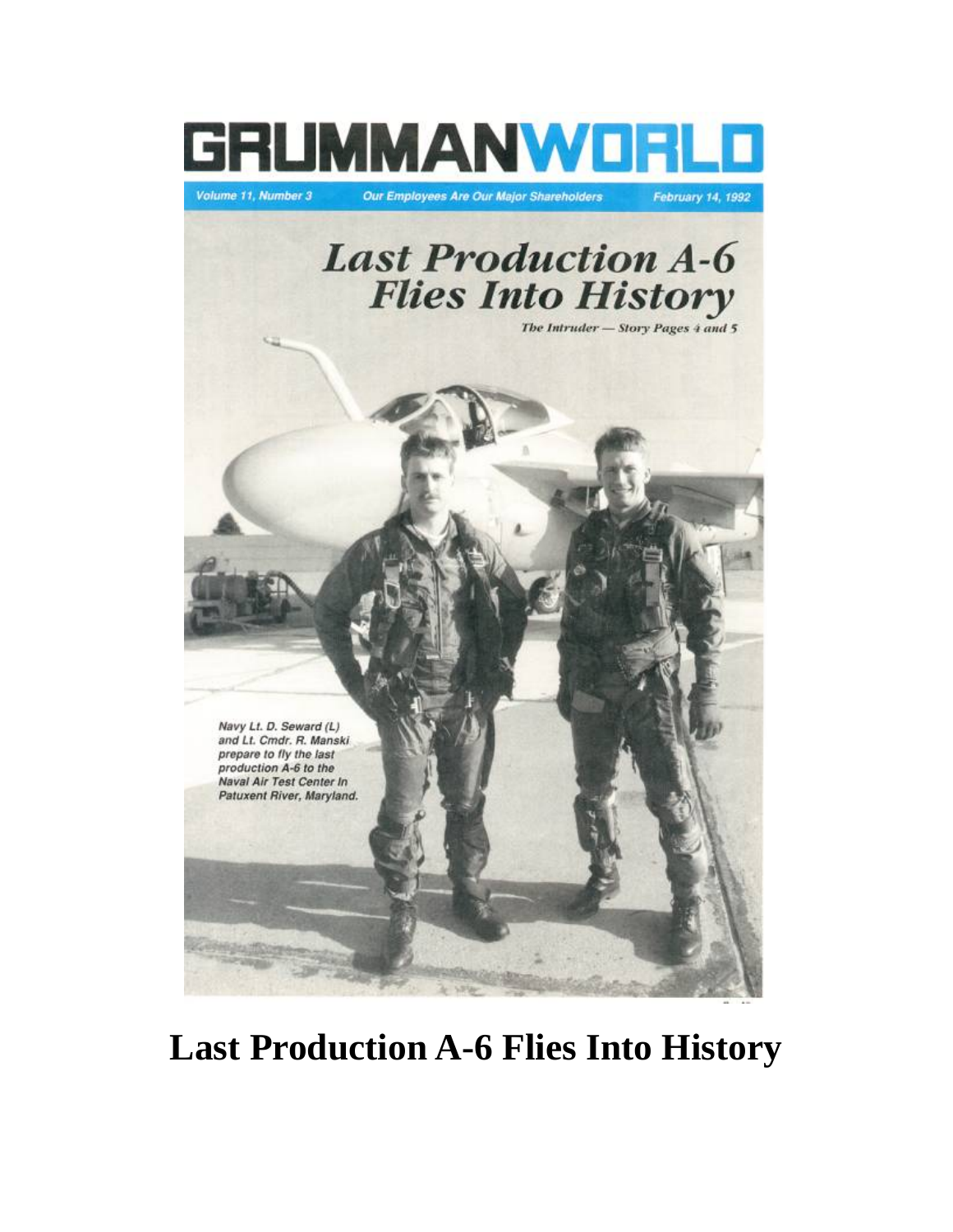-- Article from Grumman World on February 14, 1992

The last production A-6 Intruder -- the 205th A-6E -- was formally accepted by the U.S. Navy on January 31 in Calverton, Long Island, bringing to an end the production of one of the most rugged, respected, and long-lived combat aircraft of all time.

"This weapons delivery system is unprecedented as a carrier or short-field attack aircraft," said Grumman President Jake Swirbul at the Intruder's May 1960 rollout ceremony in Calverton. "We feel that the aircraft is suitable for a variety of missions vital to the country's current and future defense preparations."

Those words proved to be prophetic. Not sleek, never beautiful, the A-6 would soon prove itself to be a masterpiece of aeronautical engineering. Equipped with its innovative Digital Integrated Attack Navigation Equipment(DIANE), the A-6 became the Navy's workhorse bomber and the Marines' primary ground support aircraft in Vietnam about a year after development and testing were completed. It would prove its amazing versatility there as well.

## **A Distinguished Combat Record**

Attack Squadron 75 arrived in the Gulf of Tonkin with new A-6A's(capable of carrying up to 18,000 lbs. of armament -- bombs, mines, and missiles) aboard the USS *Independence* in 1965. The A-6 remained an important factor until America's air involvement ended early in 1973. "On almost every type of strike mission or requirement, the A-6 could do the job better than other aircraft in Vietnam," retired A-6 squadron commander Milton Beach told the *Navy Times* recently.

Special versions of the A-6 were developed for the Vietnam conflict. Beginning in 1967, the A-6B defense suppression aircraft arrived on the scene. With most of the attack systems removed, the A-6B detected and eliminated radar that controlled surface-to-air missiles. In 1970, A-6C's began operations off the USS *Enterprise*, Equipped with the Trails-Roads Interdiction Multisensor(TRIM), they detected, tracked, and attacked vehicles operating clandestinely at night on the Ho Chi Minh Trail -- North Vietnam's supply line into the south.

In 1971, the KA-6D refueling aircraft joined the fray. As with the A-6B, most specialized attack systems had been removed, but the KA-6D retained a secondary visual bombing capability while fulfilling its primary mission of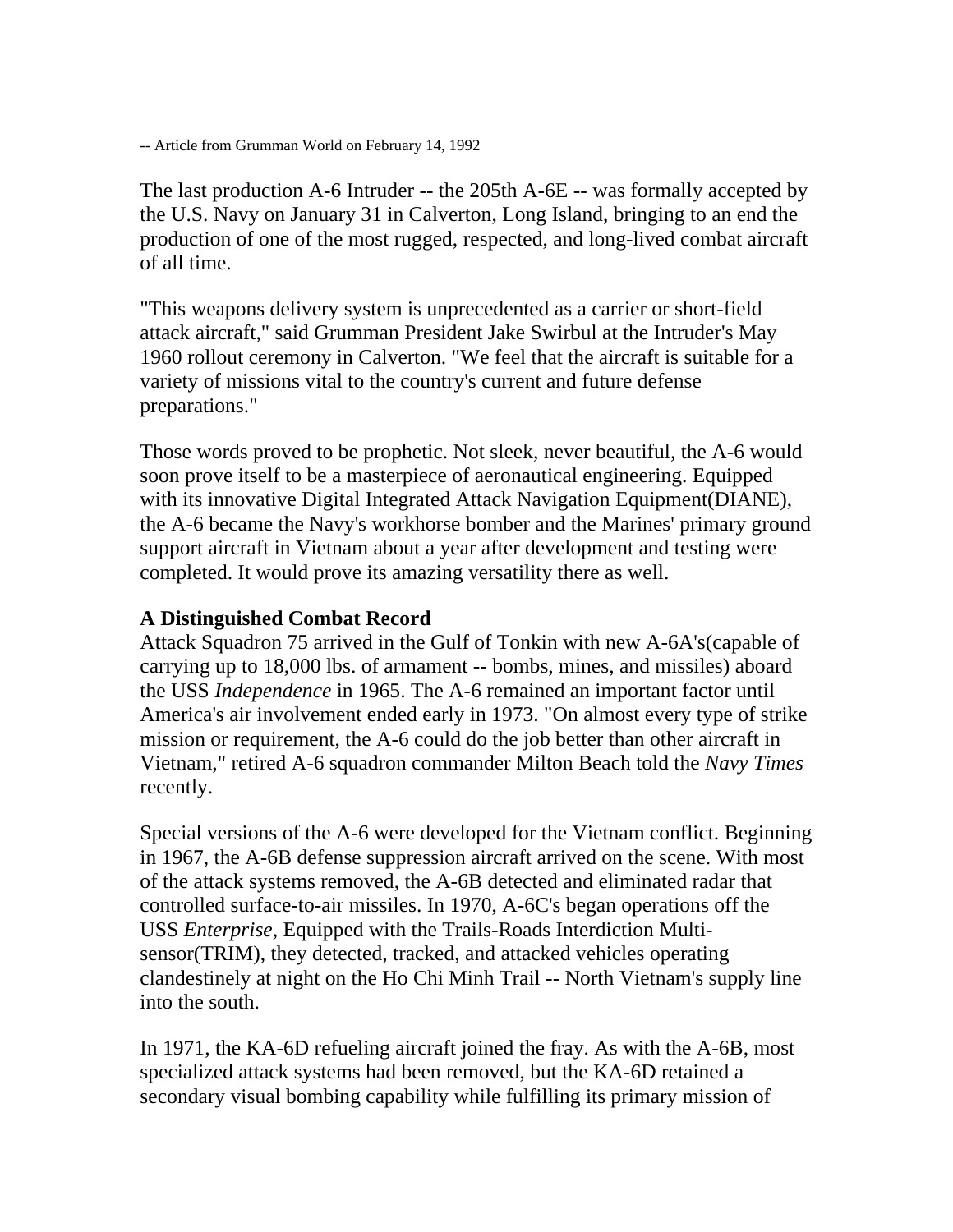increasing the loiter time and mission radius of other A-6s. An electronic jamming version of the A-6 -- the EA-6A -- was developed for the marines in 1963, and the excellent service it provided in Vietnam led to the development of the four-seat EA-6B, which had its maiden flight in 1968.

In 1983, the A-6 flew combat sorties over Grenada and Lebanon. Operating in the Gulf of Sidra, in 1986, A-6s participated in retaliatory strikes against Libya, sinking a missile patrol boat and striking barracks in Tripoli.

And last winter, almost 20 years after Vietnam, the latest version of the Intruder -- the A-6E -- again carried the bulk of the Navy's workload. The A-6 got top marks from the Chief of Naval Operations when that office issued a report card on naval aviation's performance during Desert Storm. The Intruder and Prowler also helped the Marines provide support that kept ground casualties to a minimum.

The Intruder has upheld Grumman's Iron Works reputation in the fleet. " Thank you very much for building an airplane that can withstand serious punishment and still allow the aircrew to return home safely," wrote Lt. Mark F. Eddy to his friends at Grumman. Despite being heavily damaged by an exploding surface-to-air missile, Eddy's A-6 got him and his pilot safely back on the ground.

## **More Than 700 Built**

Over the A-6's extraordinary 32-year history, Grumman has built more than 700 Intruders. "When we won the contract, we thought that it would be successful if we could sell 100 Intruders," Larry Mead told *Plane News* in 1980 on the occasion of the sale of the 600th Intruder. "We thought that we would be building them for five or ten years."

Mead headed the Grumman team that submitted the winning design to replace the Douglas AD Skyraider. Both Navy and Marine Corps were looking for an all-weather, day or night attack aircraft -- something they lacked during the Korean conflict. The Grumman design was chosen over 10 others. "One reason was our side-by-side seating, which made it easier for the pilot and bombardiernavigator to work together," said Mead.

The first Intruder, called [A2F-1](http://www.geocities.com/Pentagon/Bunker/7316/a2f.jpg) at the time, had its first flight on April 19, 1960. Grumman test pilot Bill Smyth later commented that the flight was uneventful - - the only problem was the need to adjust a switch that controlled the landing gear. The plane was formally accepted by the Navy at a rollout ceremony in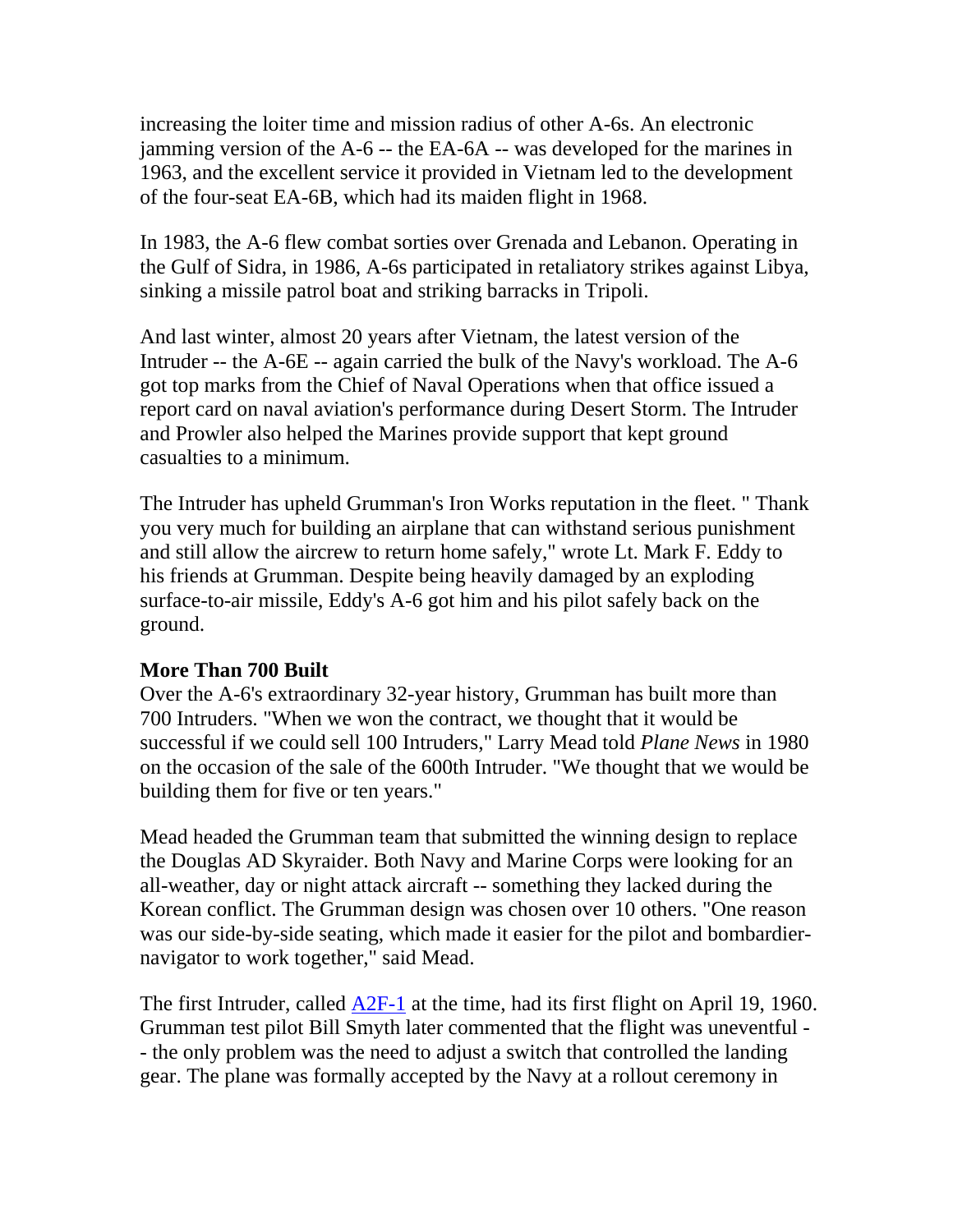Calverton a few weeks later.



employee newspaper of its day. (In September 1962, the Intruder's designation was changed to "A-6A.") The ceremony was attended by many of the Grummanites who helped design and build the Intruder, and visitors were greeted by Grumman President Jake Swirbul. Vice Admiral Robert B. Pirie, deputy chief of naval operations for air warfare, accepted the aircraft, commenting: "We in the Navy have every confidence that this is going to be the best yet." It was, and still is. See the A-6's story on pages 4 and 5.

The A-6E -- the current Intruder's model designation -- first flew in February of 1970 and incorporated an improved computer and a multi-role radar, replacing the A-6A's separate track and search systems. Although it retains the same model designation, the A-6E has undergone many improvements over the years. Improvements have included a better navigation system and a Target Recognition Attack Multi-sensor(TRAM) system turret(housing the Forward Looking InfraRed(FLIR) subsystem and a laser receiver/transmitter). The latest A-6E configuration, known as SWIP(Systems/Weapon Improvement Program),